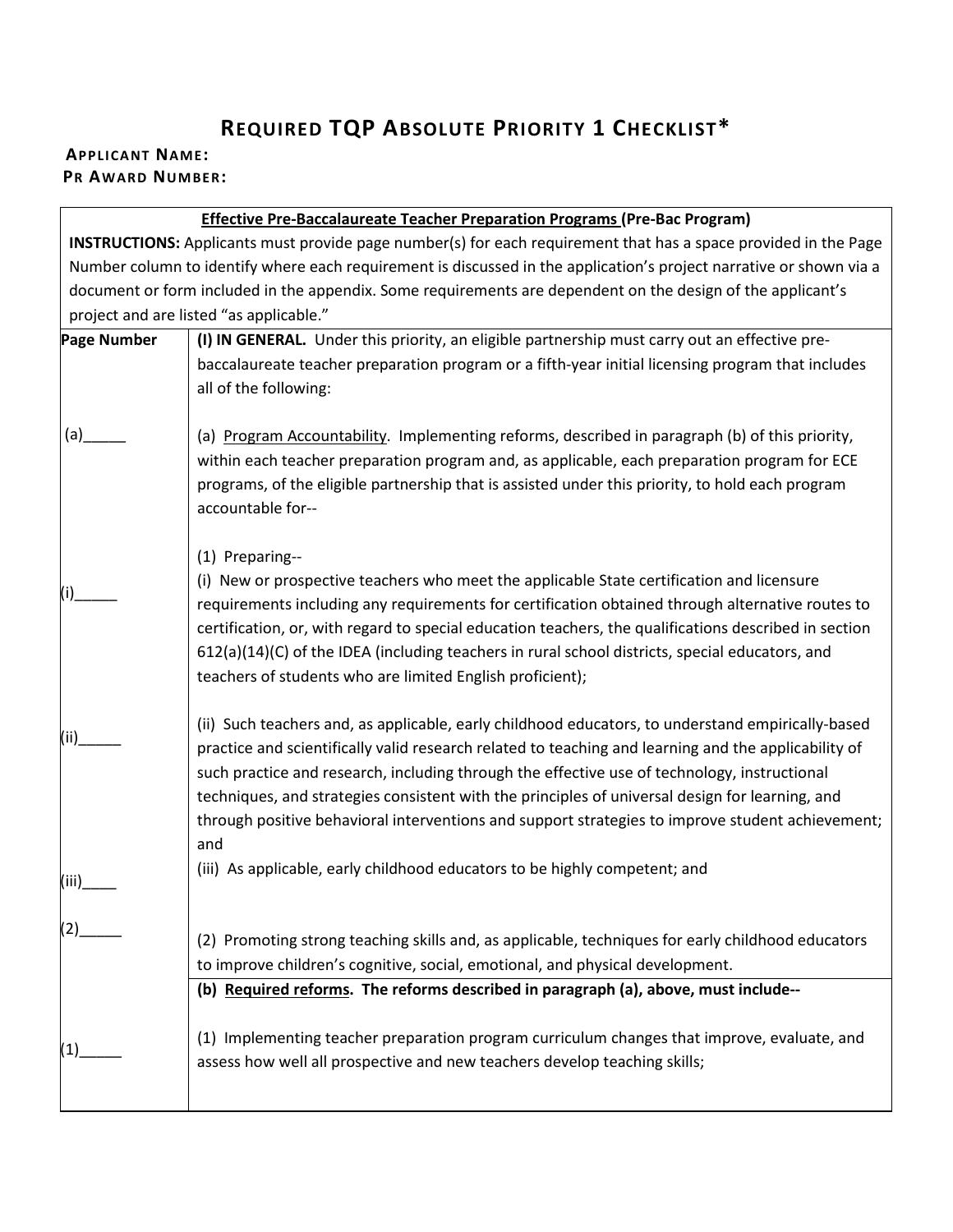| (2)           | (2) Using empirically-based practice and scientifically valid research, where applicable, about                                                                                                                                                                                                                                                                                                                                                                                                                                                                                                                                                                                                                                                                                                                                 |
|---------------|---------------------------------------------------------------------------------------------------------------------------------------------------------------------------------------------------------------------------------------------------------------------------------------------------------------------------------------------------------------------------------------------------------------------------------------------------------------------------------------------------------------------------------------------------------------------------------------------------------------------------------------------------------------------------------------------------------------------------------------------------------------------------------------------------------------------------------|
|               | teaching and learning so that all prospective teachers and, as applicable, early childhood<br>educators--                                                                                                                                                                                                                                                                                                                                                                                                                                                                                                                                                                                                                                                                                                                       |
| (i)__         | (i) Understand and can implement research-based teaching practices in classroom instruction;                                                                                                                                                                                                                                                                                                                                                                                                                                                                                                                                                                                                                                                                                                                                    |
| (ii)<br>(iii) | (ii) Have knowledge of student learning methods;<br>(iii) Possess skills to analyze student academic achievement data and other measures of student<br>learning and use such data and measures to improve classroom instruction;                                                                                                                                                                                                                                                                                                                                                                                                                                                                                                                                                                                                |
| (iv)__        | (iv) Possess teaching skills and an understanding of effective instructional strategies across all<br>applicable content areas that enable general education and special education teachers and early<br>childhood educators in order to--                                                                                                                                                                                                                                                                                                                                                                                                                                                                                                                                                                                      |
| (A)           | (A) Meet the specific learning needs of all students, including students with disabilities, students<br>who are limited English proficient, students who are gifted and talented, students with low<br>literacy levels, and, as applicable, children in ECE programs; and                                                                                                                                                                                                                                                                                                                                                                                                                                                                                                                                                       |
| $(B)$ ___     | (B) Differentiate instruction for such students;                                                                                                                                                                                                                                                                                                                                                                                                                                                                                                                                                                                                                                                                                                                                                                                |
|               | (v) Can effectively participate as a member of the individualized education program team, as<br>defined in section 614(d)(1)(B) of the Individuals with Disabilities Education Act (IDEA); and                                                                                                                                                                                                                                                                                                                                                                                                                                                                                                                                                                                                                                  |
| (vi)___       | (vi) Can successfully employ effective strategies for reading instruction using the essential<br>components of reading instruction;                                                                                                                                                                                                                                                                                                                                                                                                                                                                                                                                                                                                                                                                                             |
| (3)           | (3) Ensuring collaboration with departments, programs, or units of a partner institution outside of<br>the teacher preparation program in all academic content areas to ensure that prospective<br>teachers receive training in both teaching and relevant content areas in order to become meet<br>applicable State certification and licensure requirements, including any requirements for<br>certification obtained through alternative routes to certification, or, with regard to special<br>education teachers, the qualifications described in section $612(a)(14)(C)$ of the IDEA, which may<br>include training in multiple subjects to teach multiple grade levels as may be needed for<br>individuals preparing to teach in rural communities and for individuals preparing to teach students<br>with disabilities; |
| (4) _         | (4) Developing and implementing an induction program;<br>(5) Developing admissions goals and priorities aligned with the hiring objectives of the high-need<br>LEA in the eligible partnership; and                                                                                                                                                                                                                                                                                                                                                                                                                                                                                                                                                                                                                             |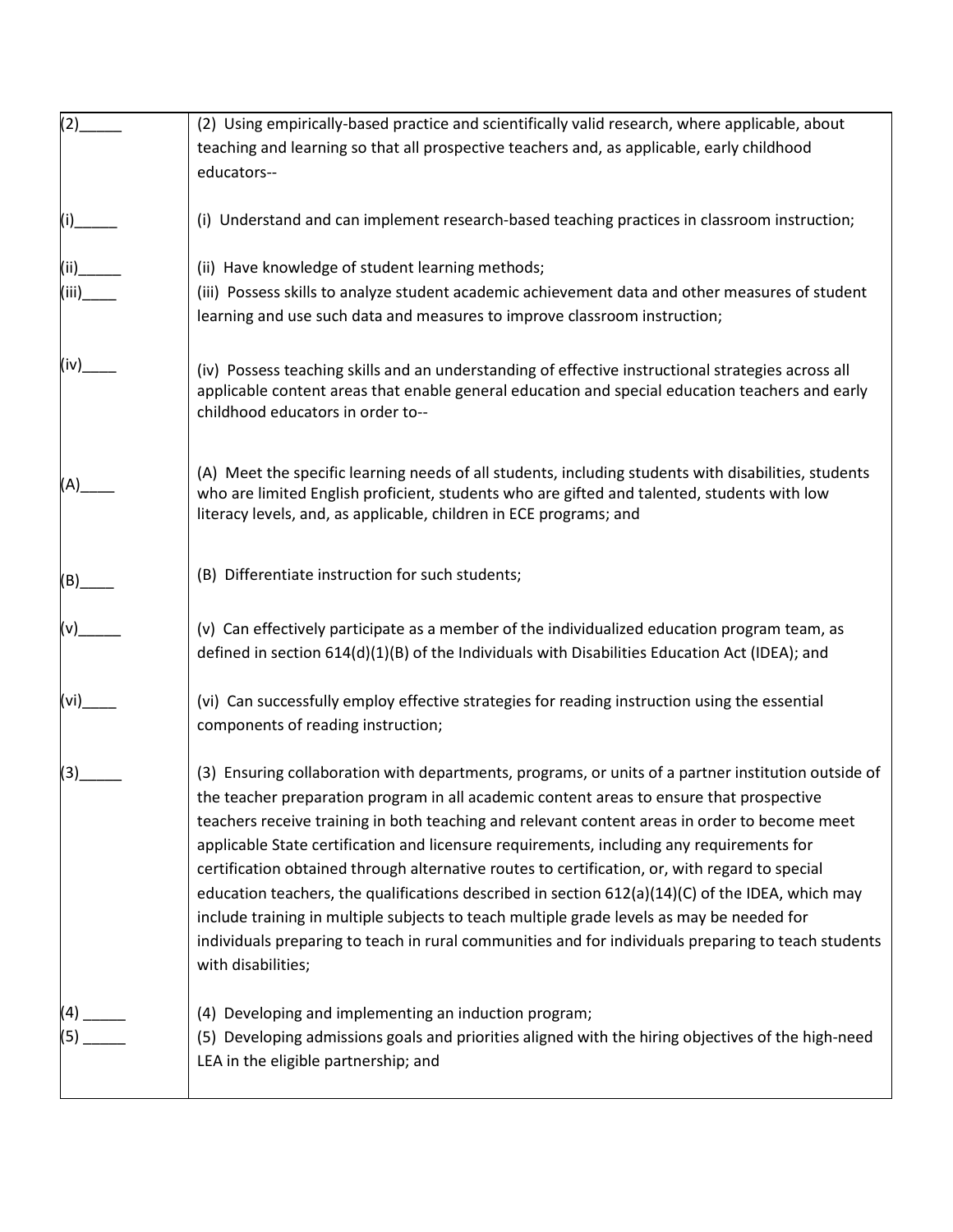| $(6)$ <sub>_____</sub>                         | (6) Implementing program and curriculum changes, as applicable, to ensure that prospective                                                                                                        |
|------------------------------------------------|---------------------------------------------------------------------------------------------------------------------------------------------------------------------------------------------------|
|                                                | teachers have the requisite content knowledge, preparation, and degree to teach Advanced                                                                                                          |
|                                                | Placement or International Baccalaureate courses successfully.                                                                                                                                    |
|                                                | (c) Clinical experience and interaction. Developing and improving a sustained and high-quality<br>preservice clinical education program to further develop the teaching skills of all prospective |
|                                                | teachers and, as applicable, early childhood educators involved in the program. Such programs<br>shall do the following--                                                                         |
| $(1)$ ___                                      | (1) Incorporate year-long opportunities for enrichment, including-                                                                                                                                |
| (i)                                            | (i) Clinical learning in classrooms in high-need schools served by the high-need LEA in the eligible<br>partnership, and identified by the eligible partnership; and                              |
| $\begin{pmatrix} 1 & 1 \\ 1 & 1 \end{pmatrix}$ | (ii) Closely supervised interaction between prospective teachers and faculty, experienced teachers,                                                                                               |
|                                                | principals, other administrators, and school leaders at ECE programs (as applicable), elementary                                                                                                  |
|                                                | schools, or secondary schools, and providing support for such interaction;                                                                                                                        |
|                                                | (2) Integrate pedagogy and classroom practice and promote effective teaching skills in academic<br>content areas;                                                                                 |
| $\begin{pmatrix} 3 \end{pmatrix}$              | (3) Provide high-quality teacher mentoring.                                                                                                                                                       |
| $(4)$ <sub>_______</sub>                       | (4) Be offered over the course of a program of teacher preparation.                                                                                                                               |
| $(5)$ <sub>_______</sub>                       | (5) Be tightly aligned with course work (and may be developed as a fifth year of a teacher                                                                                                        |
|                                                | preparation program).                                                                                                                                                                             |
| (6)                                            | (6) Where feasible, allow prospective teachers to learn to teach in the same LEA in which the                                                                                                     |
|                                                | teachers will work, learning the instructional initiatives and curriculum of that LEA.                                                                                                            |
|                                                | (7) As applicable, provide training and experience to enhance the teaching skills of prospective                                                                                                  |
|                                                | teachers to better prepare such teachers to meet the unique needs of teaching in rural or urban<br>communities.                                                                                   |
| (8)                                            | (8) Provide support and training for individuals participating in an activity for prospective or new                                                                                              |
|                                                | teachers described in this paragraph, or paragraphs (a) and (b), or (d), and for individuals who                                                                                                  |
|                                                | serve as mentors for such teachers, based on each individual's experience. Such support may<br>include--                                                                                          |
| (i)                                            | (i) With respect to a prospective teacher or a mentor, release time for such individual's<br>participation;                                                                                       |
| (iii)                                          | (ii) With respect to a faculty member, receiving course workload credit and compensation for                                                                                                      |
|                                                | time teaching in the eligible partnership's activities; and                                                                                                                                       |
| (iii)                                          | (iii) With respect to a mentor, a stipend, which may include bonus, differential, incentive, or                                                                                                   |
|                                                | performance pay, based on the mentor's extra skills and responsibilities.                                                                                                                         |
|                                                |                                                                                                                                                                                                   |
| (d)                                            | (d) Induction programs for new teachers. Creating an induction program for new teachers or, in                                                                                                    |
|                                                | the case of an early childhood education program, providing mentoring or coaching for new early                                                                                                   |
|                                                | childhood educators.                                                                                                                                                                              |